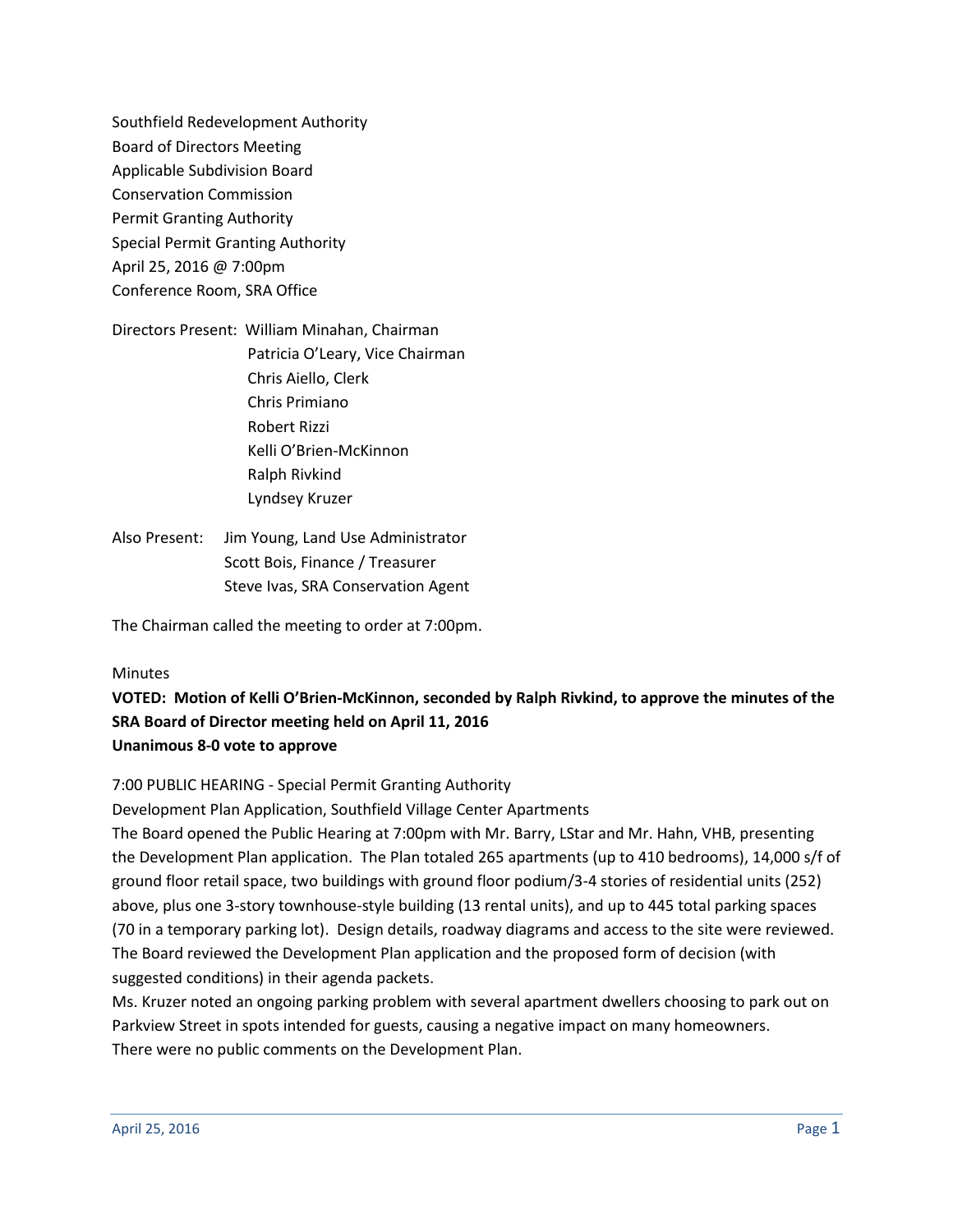## **VOTED: Motion of Kelli O'Brien-McKinnon, seconded by Chris Aiello, to close the hearing Unanimous 8-0 vote**

The Hearing closed at 7:13pm - Board Measure 16-017

# **VOTED: Motion of Kelli O'Brien-McKinnon, seconded by Chris Aiello that the Special Permit Granting Authority approve, with conditions, the Development Plan Application for Southfield Village Center Apartments submitted by LStar Southfield, LLC Unanimous 8-0 vote**

#### 7:10 PUBLIC HEARING – Permit Granting Authority

Site Plan Application – Town Center Apartments

The Board opened the Public Hearing at 7:14pm with Mr. Mahoney, Mr. Littell and Mr. White, John M. Corcoran Co. team, presenting details on architectural and landscape features, public walkways and the streetscape. The layout of the buildings and the parking area was discussed. Waivers from the Subdivision Regulations were reviewed. It was noted that many of the waivers were granted to the two previous Corcoran projects. Mr. Young indicated that the conditions in the draft Decision on Application for Site Plan Approval put limitations on some of the waiver requests. The Board reviewed the Site Plan Application and draft decision in their agenda packets.

Mr. Primiano was informed that the Site Plans were reviewed by Weymouth DPW, and their comments were addressed with the exception of maintaining 5- feet of cover over all sections of water main.

Mr. Aiello was informed that the waiver for cover over water mains would be a minimum of 4 ft. (with the line being insulated), and that the sewer lines would go to cleanouts near each lateral.

Ms. Kruzer was informed that the 4-way Trotter Road/Parkview Street intersection study by Corcoran worked well for vehicles, that LStar would conduct a pedestrian walkway study, and that the depth of commercial space was 65 ft.

Mr. Primiano was informed of the mix of residential units: Studios -23, 1BR-111, 1BR+-8, 2BR-100, 2BR+-2, 3BR-8, and TH 13.

Mr. Rizzi was informed that Building B would be five stories (4 residential stories over commercial space).

Ms. O'Leary was informed that the sidewalks were 10 feet and outside retail seating would be tight but possible.

Public Comments:

Mr. LeMott, Weymouth, suggested that an area be designed for walking the dogs owned by the apartment dwellers.

Mr. Galluzzo, East Bridgewater, was informed that the Zoning and Land Use By-Laws for NAS South Weymouth allowed for buildings in some portions of the Central Redevelopment Area to be greater than four (4) stories.

# **VOTED: Motion of Lyndsey Kruzer, seconded by Robert Rizzi, to close the public hearing Unanimous 8-0 vote**

The Hearing closed at 7:51pm - Board Measure 16-018

**VOTED: Motion of Ralph Rivkind, seconded by Robert Rizzi to approve with waivers and conditions,**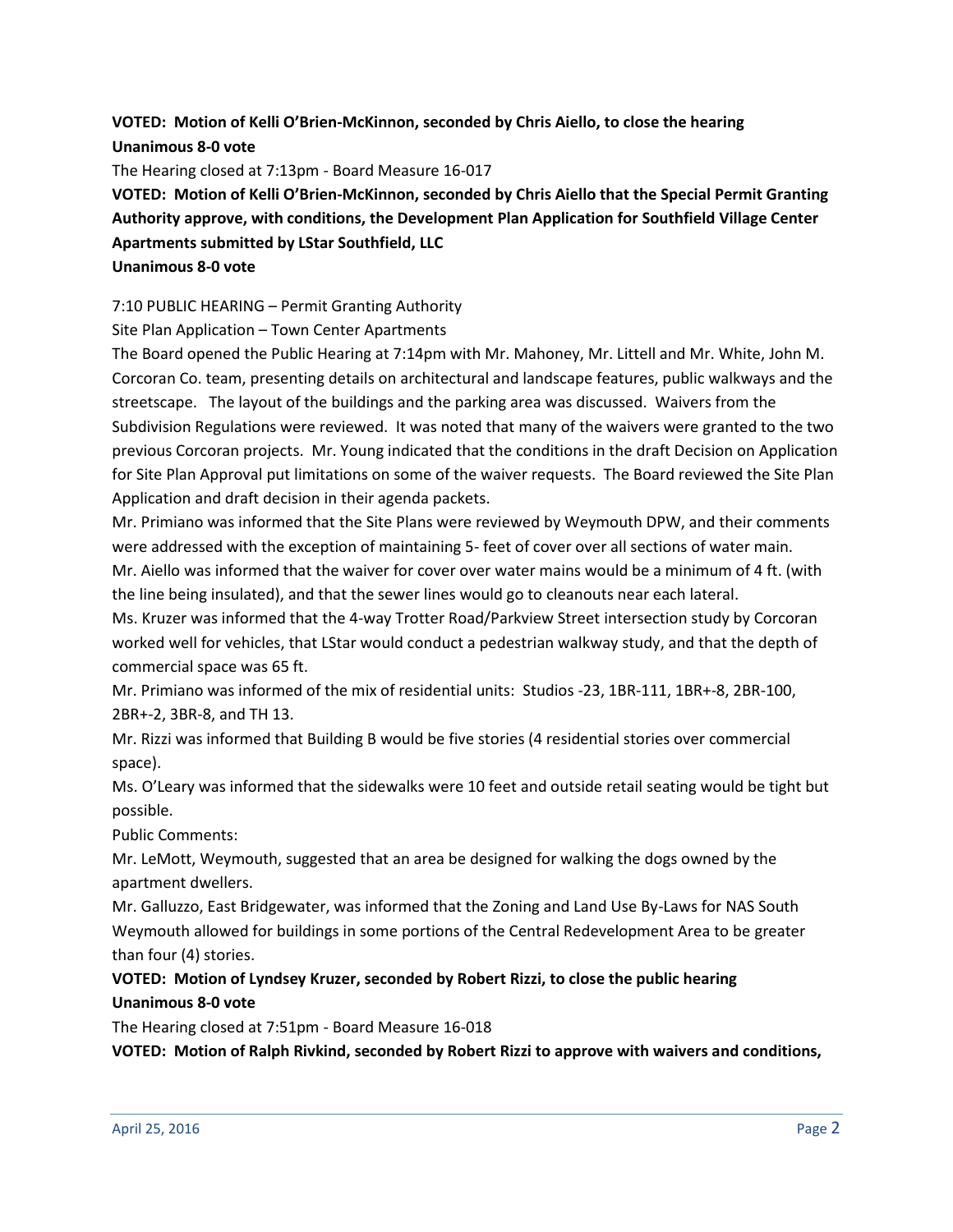# **the Site Plan Application for Southfield Town Center Apartments submitted by John M. Corcoran & Co., LLC**

#### **Unanimous 8-0 vote**

7:20 PUBLIC HEARING – Conservation Commission

Notice of Intent – LStar's Drainage Improvements Application

The Board opened the Public Hearing at 7:55pm with Mr. Crouch presenting the proposed drainage plan and storm water management design for the Snow Bird Avenue/Trotter Road Intersection. Mr. Minahan was informed that the existing 21" line needed to be removed to make room for the Town Center Apartment project. Ms. White, Independent Wetland Observer, submitted a memo stating the Notice of Intent demonstrated compliance. The Board reviewed the Notice of Intent and Order of Conditions in their agenda packets.

Mr. Ivas recommended approval of the Notice of Intent.

There were no public comments on the Notice of Intent for drainage improvements.

**VOTED: Motion of Chris Primiano, seconded by Chris Aiello, to close the Hearing**

**Unanimous 8-0 vote**

The Hearing closed at 8:00pm - Board Measure 16-019

**VOTED: Motion of Ralph Rivkind, seconded by Chris Aiello, to approve the Notice of Intent for Snow Bird Avenue Drainage Improvements (DEP File #SE081-1173) and to issue an Order of Conditions, as presented**

#### **Unanimous 8-0 vote**

7:30pm PUBLIC HEARING – Zoning and Land Use By-Laws for NAS South Weymouth

The Board opened the public hearing at 8:01pm. Mr. Barry presented LStar's petition for a major zoning revision in Rockland intended to create seamless zoning on the junction of land in all three towns, to establish a mixed use overlay district for a commercial discovery zone and a town center.

Mr. Aiello was informed that the zoning changes were essential for LStar to successfully market the land. Mr. Barry stated LStar committed 1008 acres of open space in their master plan, which included land they acquired in Abington outside the boundaries of the former SWNAS.

Mr. Barry discussed a potential land swap agreement with a developer that was planning a 40B project in Rockland adjacent to Southfield. Ms. Kruzer was informed that the land swap on Southfield would be located on Memorial Grove Avenue, near the detention pond for 30-50 single family homes to be sold at market value.

Ms. O'Leary was informed that all recreational fields would be in the Weymouth portion of the site; to be equally used by all three Host Communities.

Public Comments:

Mr. Drysdale, Weymouth, was informed that the Discovery Sub-District zone was similar in size in both Weymouth and Rockland.

**VOTED: Motion of Lyndsey Kruzer, seconded by Chris Aiello, to close the Public Hearing on the proposed major zoning revisions in the Town of Rockland**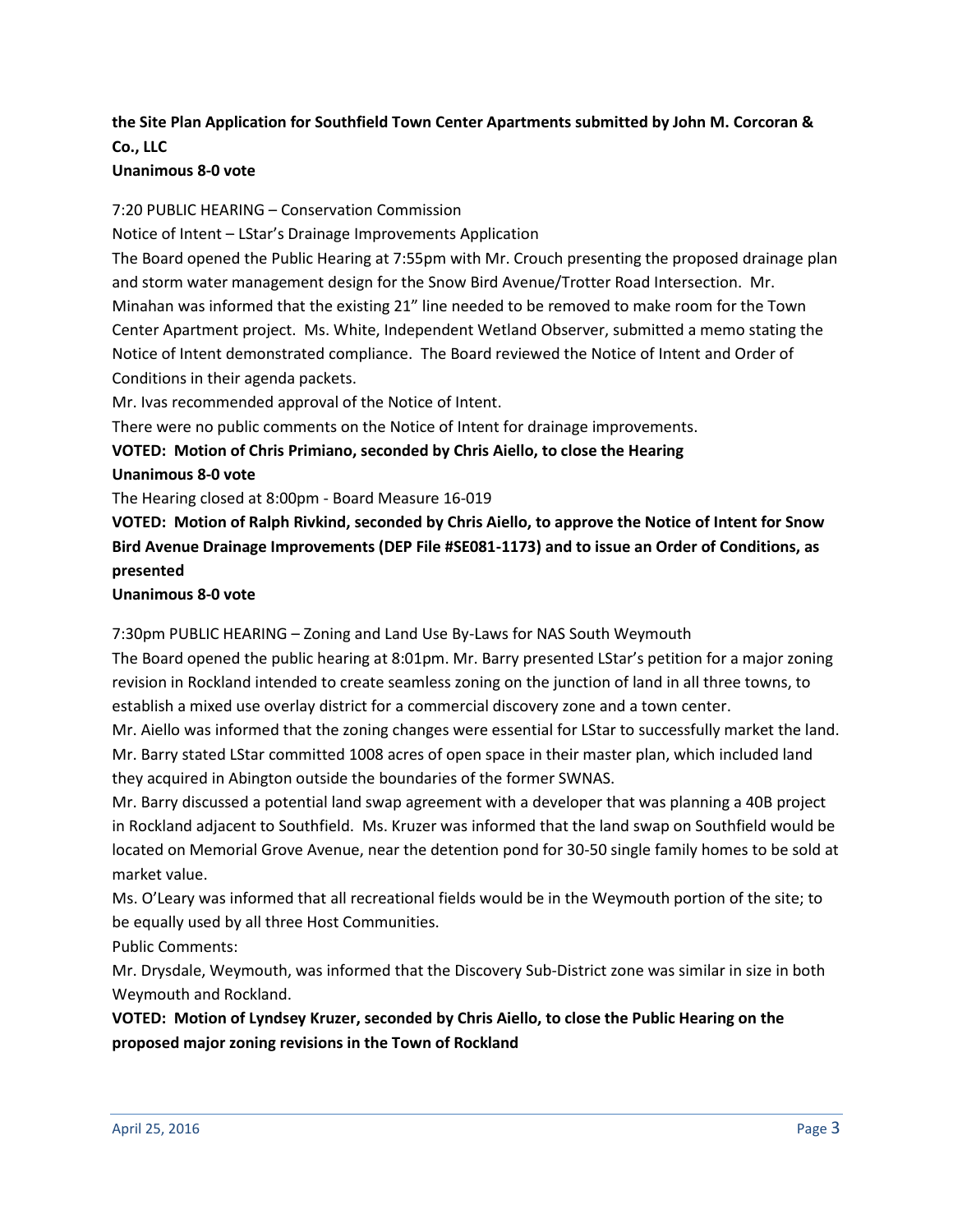#### **Unanimous 8-0 vote**

The Hearing closed at 8:30pm (and did not require a Board vote)

#### Applicable Subdivision Board - Certificate of Performance on Parcel 58-597-15

Mr. Young noted the parcel was under a Covenant as security for a prior infrastructure project on Snow Bird Ave. (south) that was completed in August 2014. LStar requested to release the covenant on parcel 58-597-15 to allow the proposed sale to John M. Corcoran Co. for the Town Center Apartment project. The Board reviewed the draft Certificate of Performance in their agenda packets, there were no questions.

Board Measure 16-020

**VOTED: Motion of Ralph Rivkind, seconded by Chris Aiello, that the requirements for the construction of ways and public services, called for by the Covenant dated October 10, 2013, have been completed to the satisfaction of the Applicable Subdivision Board; and parcel 58-597-15 is hereby released from the restrictions as to sale and building specified in the Covenant Unanimous 8-0 vote**

FY17 Budget discussions were tabled to the next meeting.

#### Free Cash Appropriation – TACAN Outfall Change Orders

Mr. Young summarized SRA's request for change order due to unforeseen fractured ledge below the streambed, and a redesign for the TACAN Outfall Ditch Drainage Improvements. Mr. Young noted that the contractor demobilized from the site on April 18<sup>th</sup> after no action was taken at the April 11<sup>th</sup> meeting, pending further discussion by the Board. During excavation the contractor found the area not competent for rock anchors to create a stable base.

Mr. Perry, Gale Associates, provided the background history of the project, DEP Enforcement order for a concrete weir structure, details for the redesigned weir, and noted that if the change order was approved then work could resume tomorrow.

Mr. Rizzi was informed that the contractor, SumCo Eco-Contracting, poured and cured the mat slab, turned off the pumps, and left the site in stable condition until further notice. Mr. Rizzi took issue with the contractor demobilizing from the site.

Ms. O'Leary was informed that the SRA initiated the change order request on March 30, 2016. Mr. Primiano was informed that the redesign of the weir structure was not part of the original scope of work. Mr. Young noted that the data collected from the stream banks did not indicate a concern of fractured rock in the stream channel.

A lengthy discussion ensued on the length of down time since the discovery of fractured ledge, expiration date of DEP order, and the change order expenditures of SumCo Eco-Contracting and Gale Associates.

#### Board Measure 16-015

**VOTED: Motion of Ralph Rivkind, seconded by Chris Aiello, that the Southfield Redevelopment Authority appropriates the sum of \$111,000 from Free Cash for the funding of expenditures associated with Change Order #1 to SumCo Eco-Contracting and Change Order #1 to Gale Associates,**